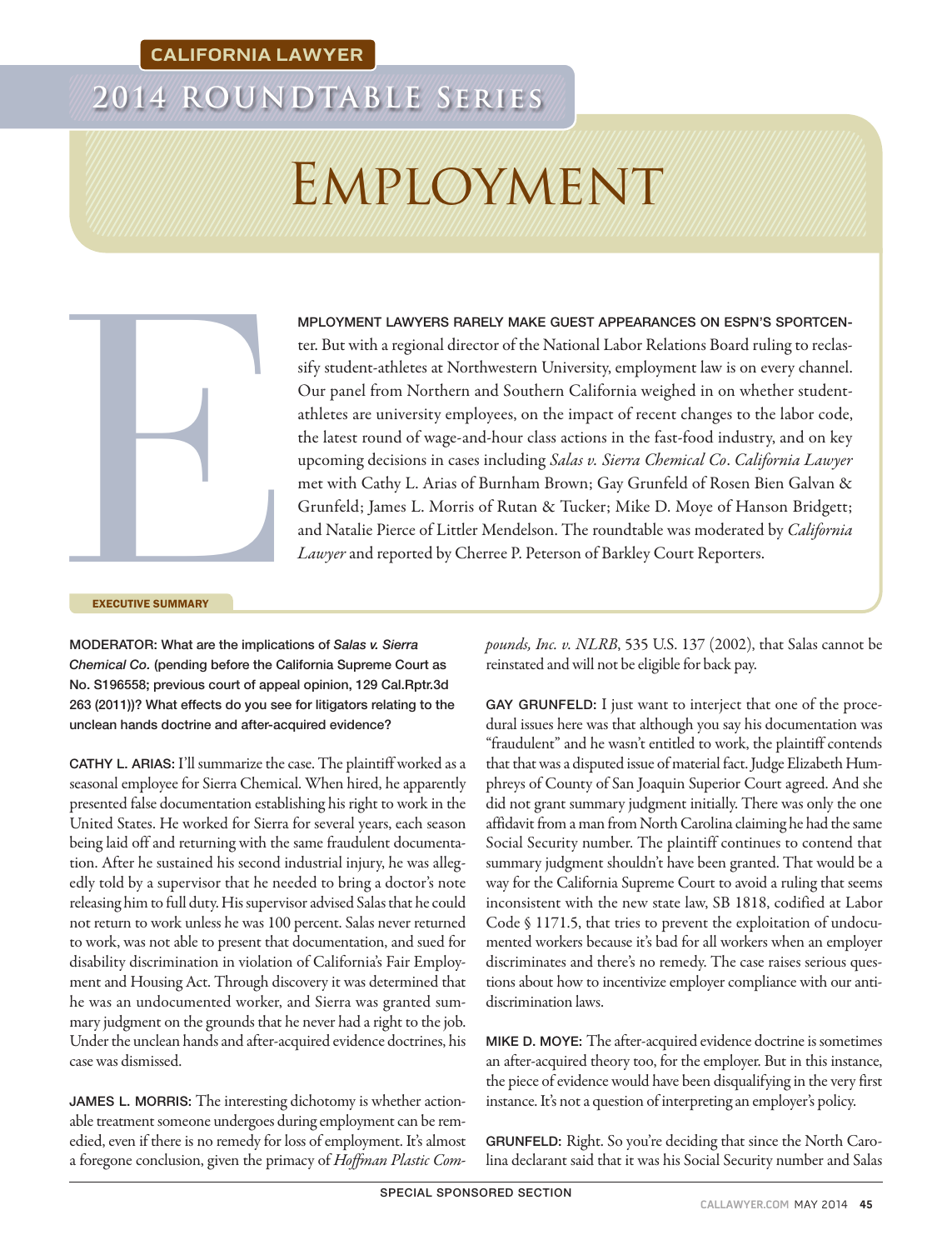**R**

**TAN** 

didn't say no, there's no material issue of disputed fact and the court can reach out and decide it was a false Social Security number and in that circumstance deny him back pay. Because he isn't asking for front pay or reinstatement.

MOYE: I go to the question of whether that's discrimination and whether the resolution here is going to impair the statutory protection against discrimination. I don't think it does. It's a fairly clear-cut point as to who's entitled to work and who's not entitled to work.

NATALIE PIERCE: Unlike in *McKennon (McKennon v. Nashville Banner Publ. Co.*, 513 U.S. 352 (1995)), where the United States Supreme Court established an exception to the after-acquired evidence doctrine where the claim serves an important societal interest, in this case, there are two competing policy considerations, two statutory schemes to preserve. *McKennon* holds that the doctrine of after-acquired evidence will not serve to dismiss claims "in every instance," but there still has to be a balance with the employer's interest.

MORRIS: The case also implicates California Labor Code Section 1171.5 (the statute enacted to try to counter *Hoffman Plastic*). It says you can't have discovery into somebody's immigration status without showing by clear and convincing evidence that the inquiry is necessary to comply with federal immigration laws. I'd say the employer's legal obligation not to continue the employment of unauthorized workers meets that standard.

ARIAS: Our cases are inherently about credibility, so there seems to be something abundantly unfair about statutes that don't allow the employer to take discovery of an employee's immigration status which may demonstrate a history of untruths while at the same time permitting plaintiffs to explore credibility concerns of managers and supervisors. Juries should be allowed to weigh the credibility of all the witnesses and hear all the evidence which may impact their determination.

GRUNFELD: This is not a case about credibility. It's about discrimination based on disability and workers' comp leave. Also, if you are allowed to pursue these issues about how someone started working for this employer and then deny them remedies, you are encouraging sexual harassment, wage theft, and other behaviors that don't benefit other employees or the workforce as a whole.

One factor I wanted to consider is whether it's important that



CATHY L. ARIAS is a partner in the San Francisco Bay Area office of Burnham Brown. She advises and represents employers on matters including harassment and discrimination claims, trade secrets and unfair competition, and wageand-hour compliance. Ms. Arias founded and operates a 24-hour advice hotline to assist more than 1,000 California businesses in navigating complex employment laws. She is also an experienced trial attorney and has obtained multiple defense verdicts.

carias@burnhambrown.com burnhambrown.com



ggrunfeld@rbgg.com rbgg.com rbgg.com

GAY GRUNFELD is a partner of Rosen Bien Galvan & Grunfeld in San Francisco. She focuses her practice on complex civil litigation, with an emphasis on employment, civil rights, and business disputes. She has 22 years of experience practicing before trial and appellate courts at both state and federal levels. Ms. Grunfeld was named by the *Daily Journal* as one of the Top 75 Women Litigators in California for 2013, and is vice chair of the Equal Rights Advocates board of directors.

JAMES L. MORRIS is a senior employment law partner in the Orange County office of Rutan & Tucker. He represents employers in employment counseling and litigation of discrimination,

competition, and traditional labor law matters, and has successfully defended employment



jmorris@rutan.com rutan.com

cases in venues throughout the country. Mr. Morris has been selected repeatedly by Best Lawyers in America and by Super Lawyers in the field of labor and employment law.



MIKE D. MOYE is a partner in Hanson Bridgett's San Francisco office. He specializes in litigation and counseling related to employment matters and privacy issues for businesses. He advises and represents employers in state and federal court, and before government agencies. Mr. Moye serves on the boards of the Bar Association of San Francisco, the Alameda County Food Bank, and the Oakland Museum of California, and is pro bono counsel to the Oakland East Bay Symphony.

mmoye@hansonbridgett.com hansonbridgett.com



NATALIE PIERCE is a shareholder in Littler's San Francisco office, representing start-ups to global corporations in high stakes harassment and whistleblower claims, and has extensive experience litigating wage-and-hour class actions. As a core member of Littler's Business Restructuring Practice Group, she performs due diligence to maximize deal value and reduce risk. A graduate of UC Berkeley and Columbia Law School, Ms. Pierce is the HNBA regional president and on the board of governors. npierce@littler.com littler.com littler.com

Serving law firms, corporate counsel, and the entertainment industry for 40 years, **Barkley Court Reporters** is California's largest privately held court reporting company and the first Government Certified Green court reporting company in the U.S. With 10 Barkley offices in California to complement its national and international line-up of facilities in Chicago, New York, Las Vegas, Paris, Hong Kong, and Dubai, Barkley is adept at providing deposition and trial technology services globally. Additionally, Barkley offers videoconferencing, video synchronization, Internet streaming, electronic repository service, and remote, secure online access to documents and transcripts from any PC or handheld device. www.barkley.com (800) 222-1231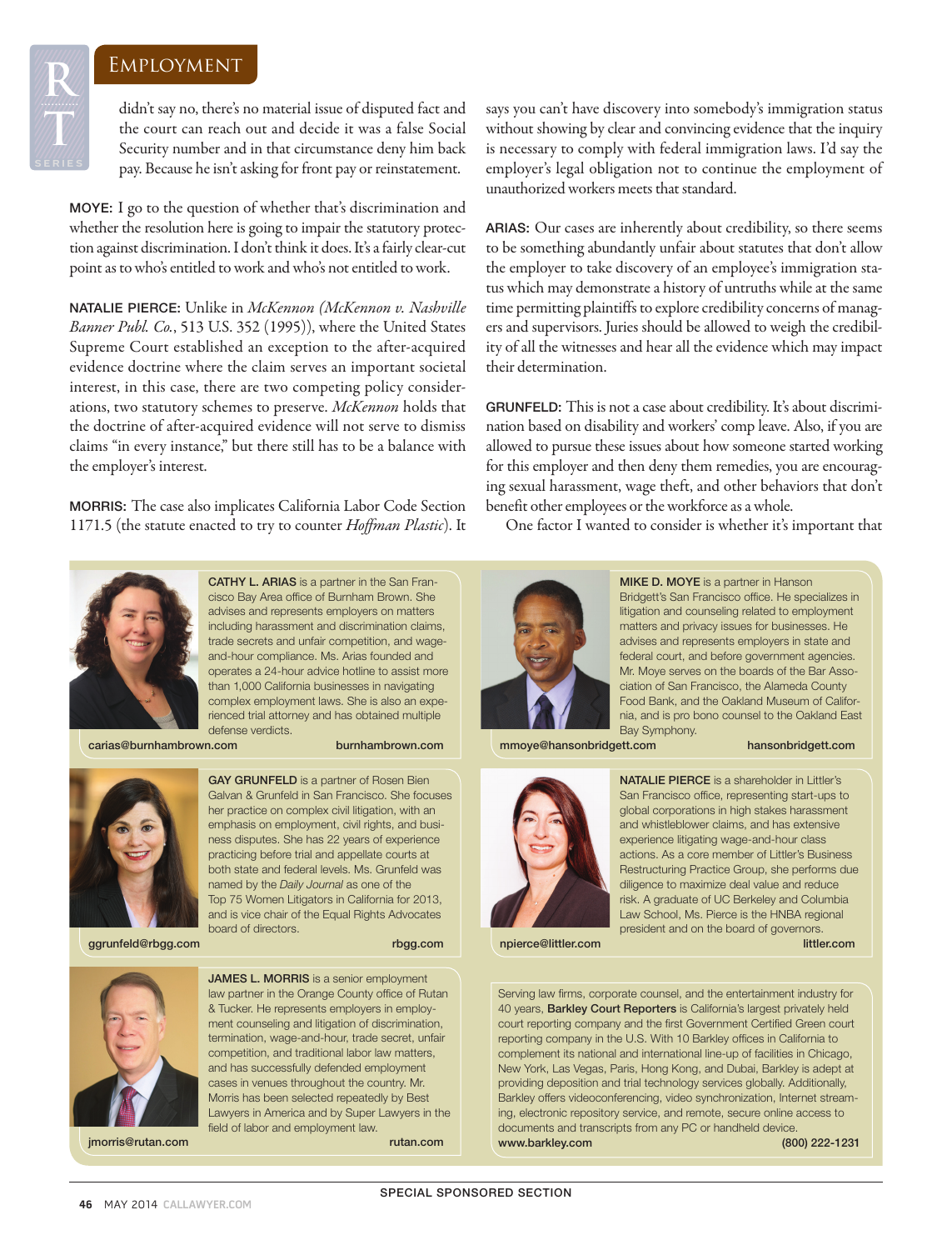ARIAS: I'm not sure I agree with you, Mike [Moye], about the widespread impact. By the way, sports and law is one of my favorite topics; I was a student-athlete at UC Davis and I understand the time commitment involved. The NLRB's decision to classify the football players as employees was largely based on their time commitment, which I assert is typical of all student-athletes regardless of their sport. Northwestern has no

plaintiff Salas was a seasonal worker. The court analyzed it as a "failure-to-hire" case, where in fact he had been recalled numerous times and had obtained seniority, which seemed to provide more of a permanent status. See *Salas*, 129 Cal.Rptr.3d at 265-66.

MOYE: I suspect it could be a factor. The statute says it doesn't apply to the I-9 inquiries made within the first three days of employment. So if he's a regular worker, the question is: How did this actually come to light in terms of the documentation? If the employer's doing something which suggests discrimination, i.e. making an inappropriate inquiry into the I-9 status, if they have documentation which on its face has been accepted, then you get back to that. So yes, the seasonal nature of it makes it easier to sort out whether there's a discriminatory intent or a failure-to-hire issue.

MORRIS: To your point, Gay [Grunfeld], I'm a management-side employment lawyer, and even I don't see this case as supporting an argument that employers should be free to refuse to pay mini-

mum wages or should tolerate sexual harassment of a worker, when that worker has been hired without legal authorization.

PIERCE: Getting back to SB 1818, the statute in part recognizes the primacy of federal immigration law through its provision excepting "any reinstatement remedy prohibited by federal law," though I agree with James [Morris] that SB 1818 is designed to cabin *Hoffman Plastic* as much as possible.

#### ARIAS: There's a distinction between

the award of back pay that has been earned and future damages, which have not been earned and could not be earned given the barrier to employment. *Hoffman Plastic* does limit the ability to order the payment of back wages. And there are going to be some counter arguments to the application of *Hoffman*. One of them could be that *Hoffman* limited the powers of the NLRB, but the interests served by back pay and similar remedies under civil rights law are more important than the countervailing interests of the NLRB and enforcing the labor law.

That might be one of the arguments that plaintiffs counsel may make in this case. There's also *Rivera v. Nibco, Inc.* (364 F.3d 1057 (9th Cir. 2004)). In that case, the Ninth Circuit declined to apply *Hoffman*. It didn't say why. It was looking at a discovery motion, and it didn't specifically address why the rationale for *Hoffman* wouldn't apply. But it provided multiple procedural reasons why *Hoffman* did not compel the conclusion that the prohibition of back pay applied to Title VII actions.

MODERATOR: Changing tacks to the recent National Labor Relations Board decision that football players at Northwestern University could be classified as employees, what are the ramifications?

MOYE: It presents a higher level of discussion on ESPN SportsCenter. We're talking about an administrative decision that doesn't have any effect beyond one private university. So the question is how it might impact public colleges and universities, which are subject to state labor

employment laws. For example, here in California, the UC system or CSU system is not under the jurisdiction of the NLRB but the Public Employment Relations Board. But if you extend it to its logical conclusion, in the Spring Sing at UCLA you have drama students spending all kinds of time, and some of them have scholarships from the drama or music department. Are they now employees because the university benefits from that?

I understand there's a lot of surface appeal. But there are important social issues beyond what they're actually claiming because they're not seeking wages. They're seeking a number of compensatory items in terms of their obligations to the university in exchange for the scholarship benefit. But I would be hard pressed to see this in the Seventh Circuit or in the U.S. Supreme Court.

*"You have a scholarship agreement and the question is whether or not that contract is unconscionable? Whether that contract has been breached?"* 

—MIKE D. MOYE

choice but to appeal this decision. If football players are employees, then women's volleyball players are employees, as are lacrosse players. The financial impact could be quite large. Also, if this occurred at Northwestern, then why not Stanford or USC? It's going to be a slow process because the next step is the appeal by Northwestern. And if unsuccessful, the vote by student-athletes on whether or not they're going to unionize. In the interim what you're going to see is major progress by the NCAA and the university to address these student-athletes' concerns—short of making them employees.

MORRIS: A lot of people have done the Chicken Little analysis and said that the sky is falling. And that could be the ultimate result for intercollegiate scholarship athletics, but it isn't the case yet. All that has happened so far is this: the NLRB regional director made the most compelling case that he could for the football scholarship athletes being employees (rather than students) because they're under so much control by the university and because the time commitment for football scholarship athletes is so disproportionate to their academic time.

GRUNFELD: Whoever represented the players showed that they were working something like a hundred hours a week during the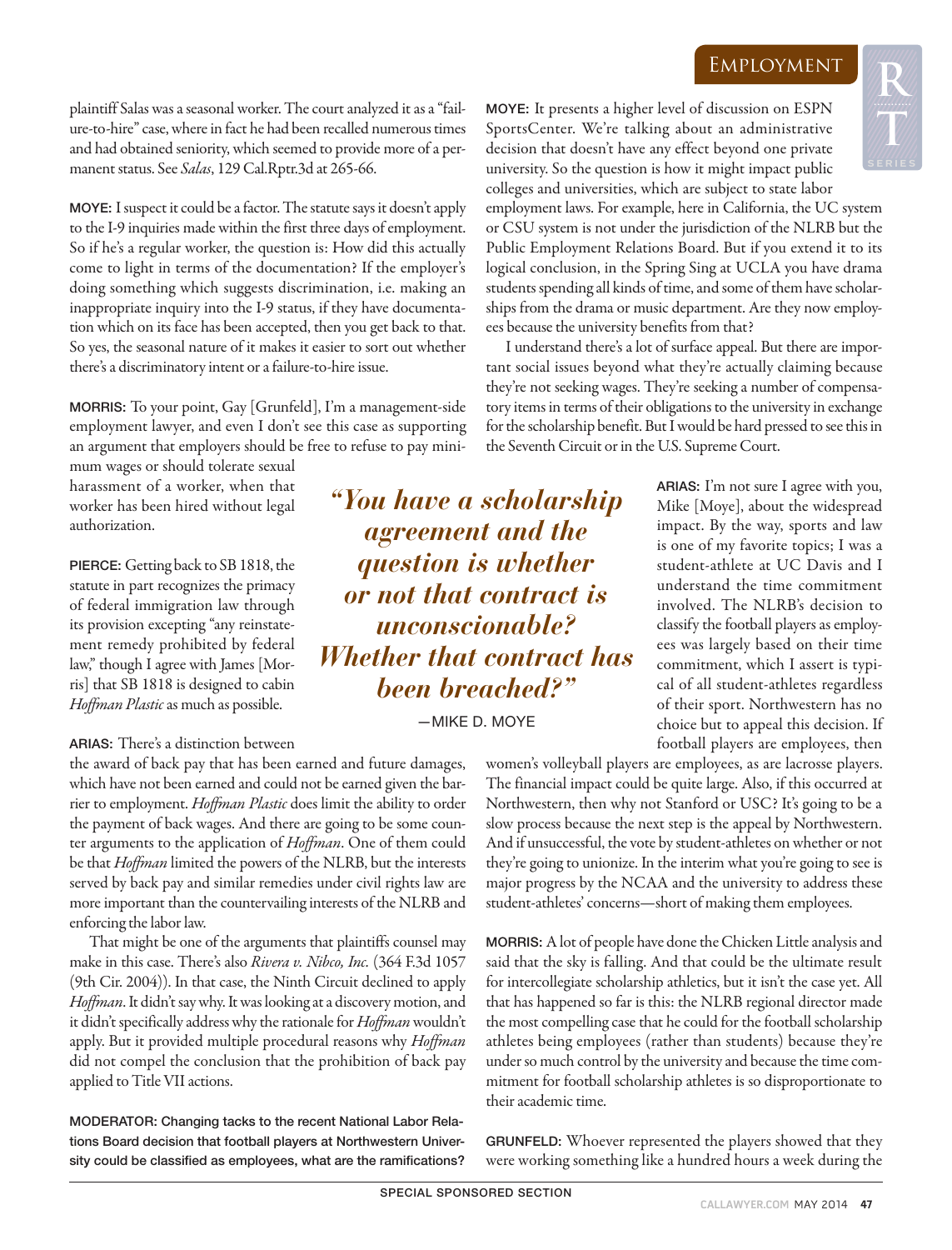**R**

**TAN** 

season, had no control over their schedule, and are completely dominated by this sport. Their demands are very reasonable. They want medical coverage, workers' comp when they're injured, and measures to reduce concussion risks.

MOYE: Isn't it really a contract issue? You have a scholarship agreement, and the question is whether that contract is unconscionable? Whether that contract has been breached by the university?

MORRIS: No, I think it's an issue of whether one can be deemed an employee. That's what it takes just to get into the arena. And that's what the regional director spent most of his 24 pages deciding: that these football players are employees, not students. I see a lot of longterm ramifications if the decision of the regional director is upheld, which I predict the NLRB will do because of the way it's composed and because of where things stand politically. I predict the election will proceed as scheduled on April 25, with the ballots being impounded and not counted while the NLRB decides whether to uphold the regional director's decision.

It's completely foreseeable that if the vote goes in favor of unionizing, the university will refuse to bargain, and that will trigger appellate review, either in the D.C. Circuit or in the Seventh Circuit. This has a lot of political ramifications for the NLRB, because it would be such an unpopular decision across the country. It would widen the gap between private and public universities if private university football teams were allowed to organize, even if their bargaining goals were modest.

ARIAS: The Northwestern athletes have taken a very smart approach in saying they want a voice in governance, in medical care, and in academic support. Of course, the cynics at ESPN and elsewhere say this is the first step toward pay for play.

MORRIS: It's the camel's nose under the tent.

ARIAS: The football players who are generating tens of millions of dollars for the schools will eventually want a big piece of it. And, with Title IX, the volleyball player gets her equal share too.

MORRIS: I could see senators from, let's say, the states that house the Southeastern Conference football teams proposing legislation to exclude the NLRB from jurisdiction over intercollegiate athletics. There will be a strong political tendency to stand up for things perceived to be as American as apple pie. The reason this has gotten so much attention is that it's a multi-billion-dollar industry and there's such a disconnect between the multi-million-dollar salaries of the highest-paid coaches and the players who produce the revenue but share in it not at all.

GRUNFELD: Speaking of multi-billion-dollar industries, we also have to mention the Raiders case. Public opinion seems to be very much with the Raiderettes. You could say it's a contractual issue. But since they agreed to work many hours without pay, practicing,

going to charity events and so forth, there you clearly have employees whose labor code rights are being violated.

MORRIS: That's resolved on a different axis—whether they are employees instead of volunteers. There are no scholarships for Raiderettes. I have a hard time seeing how the Raider cheerleaders could be viewed as anything other than employees. But that's something that has limited relevance, because it doesn't invoke the scholarship athlete issue.

MODERATOR: Let's move on to wage-and-hour, an area in which there are seven cases pending against one fast-food chain, McDonald's. How does the panel see this going, and are fastfood restaurants back under the spotlight?

MOYE: This is the second iteration of this. In the last couple of years, this relationship between the franchise and the franchisee was in the area of the Americans with Disabilities Act compliance. Franchisors were being brought into that litigation under the same theories underlying these wage-and-hour class actions, asserting that the franchisors control the franchisee, while individual franchisees typically don't have enough employees to make a wage-and-hour class action. I don't know that they're going to get to the franchisors. What they're going to end up doing is create a risk between the franchisor and franchisee and then ultimately we'll need to reshape that relationship.

GRUNFELD: In the McDonald's cases, one of the allegations is that the employers have workers clock out and wait around when the store's not busy. They say to clock out and wait until more people come in to eat. If that's a policy coming from the franchisor, that's just not any way to run a railroad under California labor law. That kind of policy, if proven, should be found unlawful.

MOYE: But that's precisely the issue: Franchisors don't have a policy that you operate an efficient, profitable restaurant. The question of how you make those pancakes, that's the franchisee's decision. So do you define the joint employer relationship based upon the use of a particular system or based on individual decisions about how the employees are treated?

PIERCE: This raises a major question in the wake of *Brinker* over whether the absence of a policy assuring compliance with wage-andhour laws is sufficient for class certification. (See *Brinker Rest. Corp. v. Superior Court*, 53 Cal.4th 1004 (2012).) If not, certification should be denied on commonality grounds.

There are also political factors at play. Fast-food workers have been traditionally difficult to unionize because of high turnover rates. So there's a lot of grassroots movements involving these nonunion fast-food workers that appear to be supported by unions.

MORRIS: I agree with Natalie [Pierce]. This seems more political than legal. Organized labor would like to see enough pressure put on major fast-food corporations at the corporate level to push down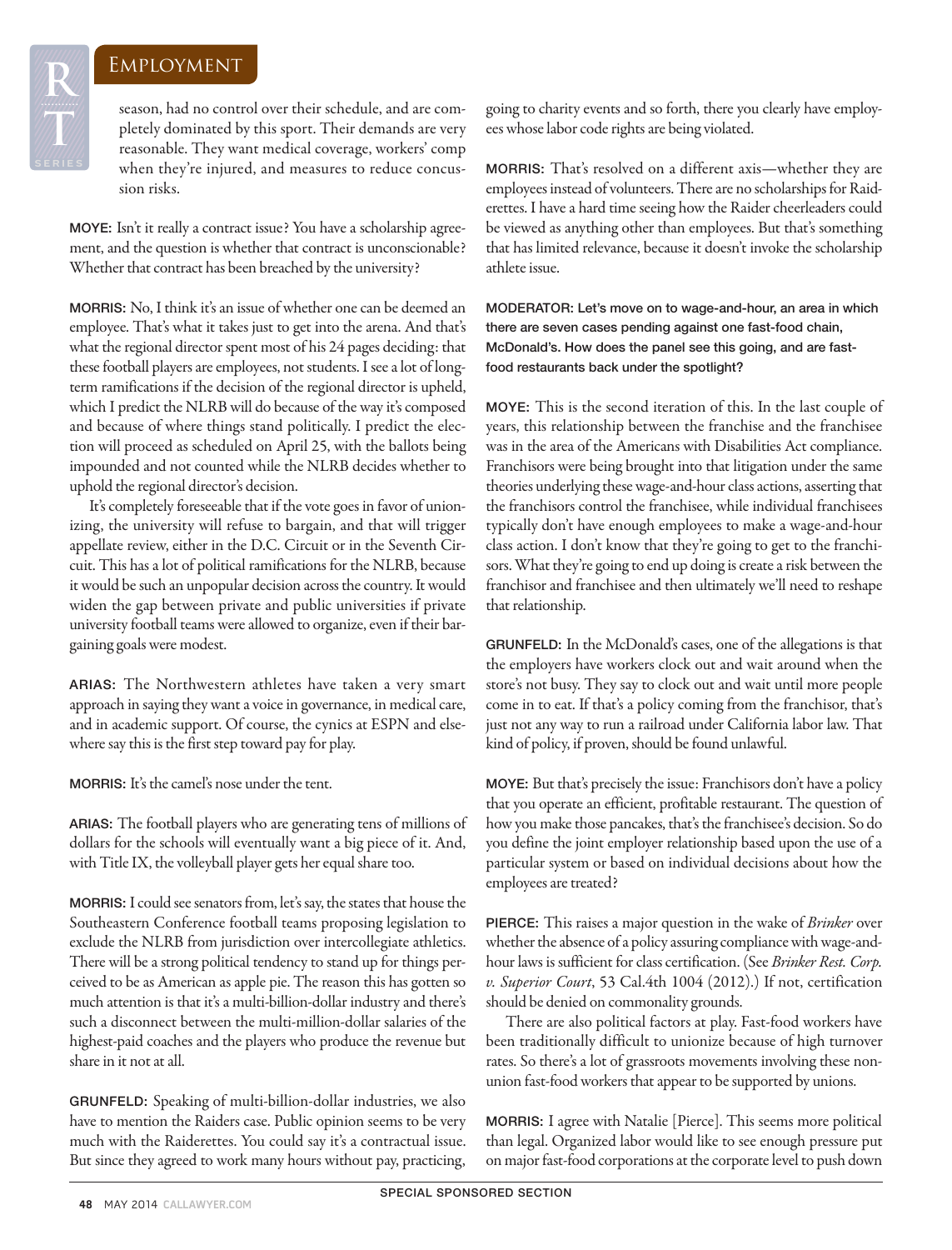on their franchisees certain levels of working conditions that ordinarily would be left to the determination of an individual franchisee. I don't believe there's any viable legal argument that the major franchisor fast-food companies are actually the employers or even the joint employers of people who work for the franchisees.

PIERCE: Some of the largest class actions against fast-food companies right now are in California, but fast-food companies do not sit alone as recent targets. We track the number of class actions filed in California. Despite *Brinker*, or perhaps because of it, the number of class actions filed in California actually went up from 1,228 in 2012 to 1,494 in 2013, and 32 percent of all class actions nationwide are filed in California, where 550 class actions filed in 2013 included claims for meal and rest-break violations.

However, after *Benton*, *Bradley*, and *Falkinbury*, where we were seeing this trend of appellate courts certifying classes simply based on alleged uniform lack of California-compliant meal and rest period policies, a recent ruling out of the Southern District of Cali-

fornia offers welcome news. (See *In re Benton v. Telecom Network Specialists, Inc.*, 220 Cal. App. 4th 701 (2013), *In re Falkinbury v. Boyd & Associates, Inc.*, 216 Cal. App. 4th 220 (2013), and *Bradley v. Networkers Int'l, LLC,* 211 Cal. App. 4th 1129 (2012).) In *Coleman v. Jenny Craig*, 2014 WL 808658 (S.D. Cal. Feb. 27, 2014), Coleman challenged Jenny Craig's payroll system that paid an automatic one-hour premium for missed meal periods, but didn't pay it for shortened or late meal periods and also didn't communicate

to employees the circumstances under which they were entitled to missed meal periods.

After *Benton*, plaintiffs sought reconsideration. They argued that under *Benton*, employers were required to promulgate a policy informing employees of their rights to premium payments. The district court said it didn't read *Benton* the same way and concluded that plaintiffs did not cite authority for the proposition that an employer must inform its employees of their entitlement under certain circumstances to a one-hour premium payment.

MOYE: There were some straightforward points that you could take away from the *Brinker* decision, and this now is the release of all the uncertainty that was pent-up from while *Brinker* was pending. The meal and rest-break issue is always going to be there as long as there are employees and as long as there are meal periods and rest-breaks to be missed.

GRUNFELD: Plaintiffs are focusing on companies and their policies because that's what the courts are telling us: You want to attack the policy. It is more difficult to come in with one or two employees who missed meal breaks and have to prove this was happening every day. For example, in *In re Auto Zone*, 289 F.R.D. 526 (N.D. Cal. 2013),

*"Paying the premium wage when a break is not provided is key. It's cheaper than buying EPLI insurance or defending a class action, so pay it."* 

—CATHY L. ARIAS

Judge Charles Breyer granted Rule 23 certification only of a rest-break subclass, "[b]ecause this subclass's claims are based entirely on the legality of defendant's uniform written rest-break policy…" (289 F.R.D. at 534.) Many of the cases we're seeing with donning and doffing off the clock,

wage, meal, and rest periods focus first on what the employers' policies are. I represent plaintiffs in a wage-and-hour class action where the employer's written policy states you must bring your lunch to work, strongly suggesting you cannot have a half-hour meal period uninterrupted by work demands, in violation of the Industrial Welfare Commission wage orders.

PIERCE: Despite the fact that *Coleman* says you don't actually have to specifically state that premium pay is available, I am always giving clients model meal and rest-break periods policies, including a premium request form so that an employee can raise their hand and say, "You know what, I didn't get my opportunity to take my 30-minute meal break." The model policy and request form

provide evidence that an employer informed employees, and gave them every opportunity to let us know if anything got in the way of those legally mandated breaks. While Jenny Craig did not inform employees of entitlement to premium pay, it did instruct employees to submit time edits for late or short meal breaks.

ARIAS: Paying the premium wage when a break is not provided is key. It's cheaper than buying Employment Practices Liability Insurance or

defending a class action, so pay it. The other thought I had about Natalie's statistics is that we need to consider the impact of *Wal-Mart Stores, Inc. v. Dukes*, 131 S. Ct. 2541 (2011), which forced class action plaintiffs attorneys to focus their attention to smaller legal claims, filing more lawsuits, and moving away from gigantic nationwide suits. With the way that *Brinker* is being interpreted by the courts and the impact of *Dukes*, I predict we're going to see the uptick in class actions for a long time.

MOYE: But the possibility of removal to federal court also impacts the size of the actions being filed. There's an opportunity to stay in state court and not have to deal with the federal courts.

MORRIS: It continues to bother me that many courts are stopping their class certification analysis at the point at which they identify what is alleged to be a common policy, rather than looking to see whether the policy is actually *applied* in a way that might produce liability. I'm tempted to advise an employer client to adopt a policy that just says, "We provide the opportunity to take meal periods, and we authorize and permit rest-breaks, all in accordance with California law." Now, that would be a common policy that applies to every employee. Is that enough to certify a class when somebody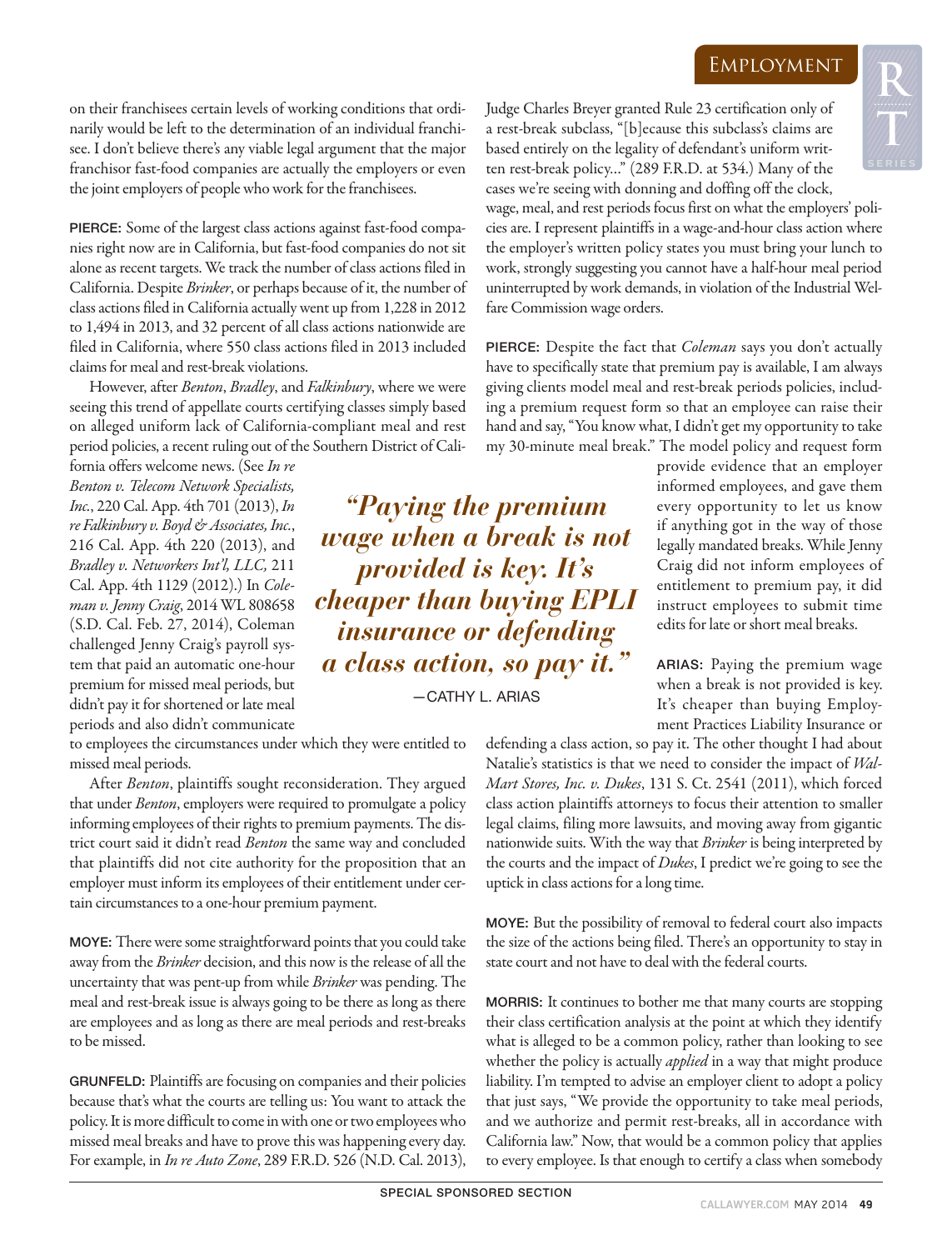says, "I allege there are meal period and rest-break violations going on at this employer?"

If you follow the logic in cases like *Falkinbury*, *Benton,* and the Ninth Circuit case *Abdullah v. U.S. Security Associ-*

*ates, Inc.,* 731 F.3d 952 (9th Cir. 2013), they all repeat the mantra that "liability arises from the adoption of a uniform policy that violates the wage-and-hour laws." Well, I'm sorry, but most of the time you can't tell from looking at the policy whether it violates the wage-and-hour laws. That has to be determined from the way the policy is applied.

Notwithstanding Gay [Grunfeld]'s example, there are very few employment policies that are illegal on their face. Given the ease with which these cases are being certified, somebody is going to have to step up and try one of these cases, and perhaps end up with a finding that there is no class-wide liability, even though on an individual basis some people might be able to prove a violation.

MOYE: If you end up trying a wageand-hour case, it's going to become more clear and will really underscore the problem that the analysis is not going far enough in the first instance with regard to certification. So it will flush itself out, it's just a question of how much you're going to have to go through to get there.

GRUNFELD: This time next year,

we're probably going to be discussing *Duran v. U.S. Bank* (pending as No. S200923; previous court of appeal opinion, 137 Cal.Rptr.3d 391 (2012)), in which the California Supreme Court is considering the use of representative testimony and statistical evidence in a wage-and-hour class action trial. And if you on the defense side go to trial in these cases and you win, you've established there's no liability for millions, if not more, in back pay. So maybe that's what you need to do more.

MOYE: Gay [Grunfeld]'s throwing the gauntlet down.

MODERATOR: Can we focus on the amendments to the labor code? What effects will SB 496 have in terms of expanding retaliation protection to internal whistleblowers?

ARIAS: It's going to test employers' internal procedures for employees to raise questions or concerns about the company's business activities or about the conduct of the company's employees or their managers. We're always advising our clients to develop policies, develop procedures, and train on those policies and procedures. This expansion of rights makes that even more important. Because if you have a manager who's not informed of what his or her obligation is when a whistleblowing activity occurs, that can open the floodgates for the company.

PIERCE: I agree. This is a major expansion of whistleblower pro-

tections, and there are of course ambiguities in the amendments. For example, the law expands protections to those who complain internally to a "person with authority over the employee" or another employee who has the authority to investigate. Who might that be? Employers may want to adjust their job descriptions, handbooks, and policies to clarify chains of authority and individuals who are capable of undertaking investigation.

GRUNFELD: The statute does modify that to say that the employee has to have "reasonable cause to believe" that the information discloses a violation of law. The statute makes it important that employers be careful in how they handle employee complaints and what they're complaining about. Consider, for example, the verdict recently against *Playboy*, see "\$6m verdict adds to employer fears of whistleblower lawsuits," *San Francisco Daily Journal* (March 17, 2014), where the Board of Directors was not following its own policies in setting

> executive compensation. Juries are not liking employers who fire people who have legitimate concerns about the company's compliance with law.

> MOYE: Retaliation cases have always been difficult in terms of the potential for that disputed issue of fact. The language of this statute, exacerbates that by raising the issue of whether this person meets the definition, and then did they say something or were they about

*"We can't have employers deciding to fire employees because of problems with their applications. That's not the real world."* 

—GAY GRUNFELD

to say something? All of that stuff adds up to the point that an employer is probably more than likely to get a summary judgment. It doesn't take much for a court to be reluctant to grant summary judgment because of the nature of the claim.

MORRIS: It's a race to the bottom, in that the more ignorant an employee can claim to be, the easier it is for the employee to say, I may be ignorant of wage-and-hour laws, but I had "reasonable cause to believe" I was supposed to be able to take a meal period at suchand-such a time, even though that's objectively wrong. It makes it difficult for employers to take any action if the person has ever said anything about anything, or if the person is believed to be a person who'll say anything about anything.

PIERCE: The law also now says if it's part of your job to spot these compliance issues, that's not going to preclude you from bringing these claims. I handled some cases last year where the result would be different with these amendments. We should also remember that California employers are not alone in needing to establish or reframe whistleblower policies. The U.S. Supreme Court's recent decision in *Lawson v. FMR LLC*, 134 S.Ct. 1158 (2014), expanded what we thought might just be Sarbanes-Oxley and Dodd-Frank protections for employees of the 4,500 publicly-held companies in the U.S. to the employees of millions of companies that are either contractors, subcontractors, officers, employees, or agents of publicly held companies.